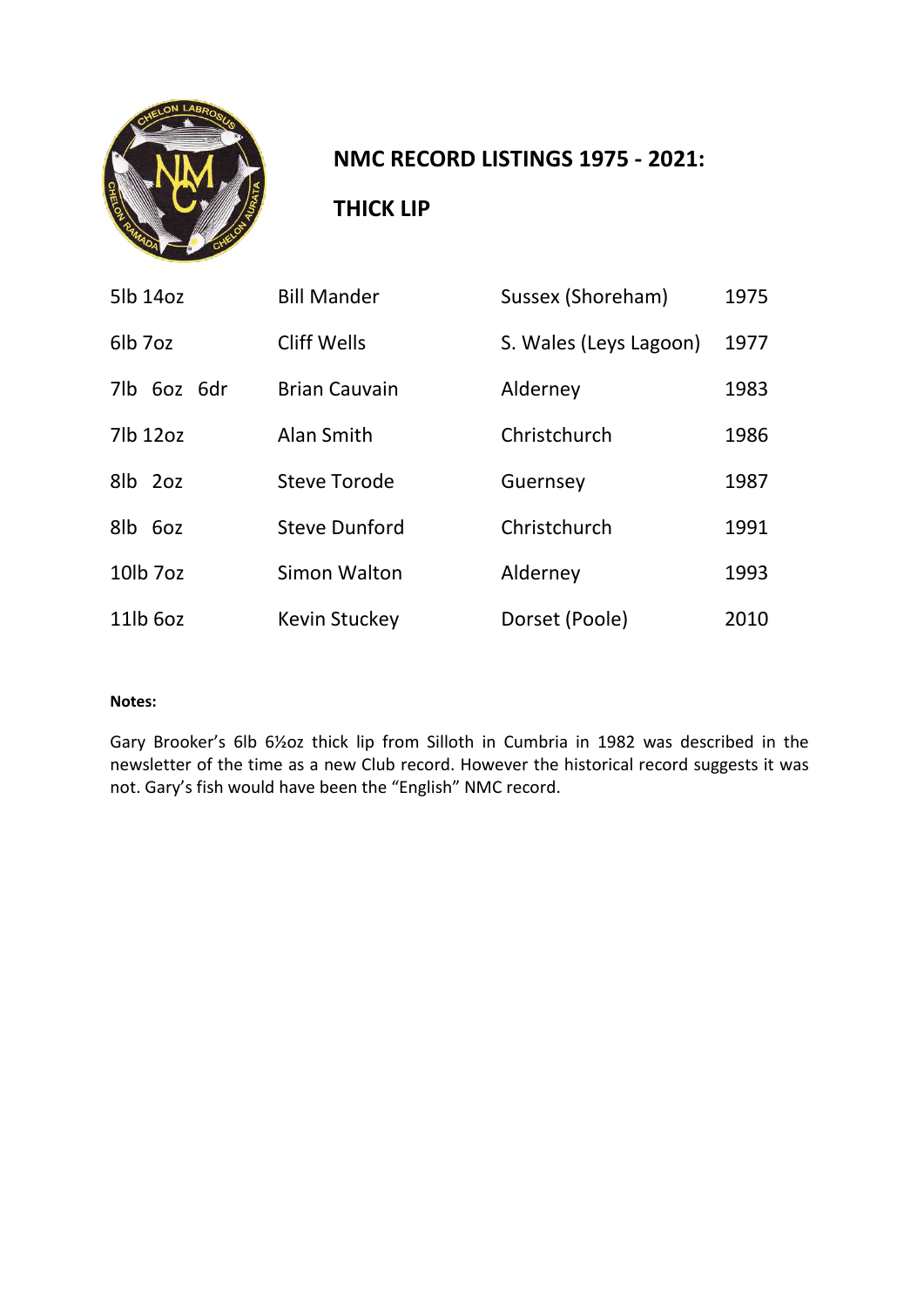

### **NMC RECORD LISTINGS 1975 - 2021:**

### **THIN LIP**

| 3lb 10oz     | <b>Philip Ollif</b>  | Sussex (R. Rother)    | 1975 |
|--------------|----------------------|-----------------------|------|
| 4lb 3oz      | Norman Beaney        | Sussex (R. Cuckmere)  | 1976 |
| 4lb 8oz      | Ray White            | Somerset (R. Taw)     | 1984 |
| 5lb 2oz      | Ray White            | Somerset (R. Taw)     | 1984 |
| 5lb 2oz 8dr  | Colin Brady          | Christchurch          | 1989 |
| 5lb 9oz 12dr | <b>Ashley Stones</b> | Dorset (Weymouth)     | 1993 |
| 5lb 11oz     | Robbie Instance      | Cornwall (Swan Pool)  | 2003 |
| 5lb 13oz     | <b>Steve Gannon</b>  | Dorset                | 2007 |
| 6lb 8oz      | <b>Peter Dennis</b>  | Dorset                | 2008 |
| 6lb 8oz      | Matt Elmy            | Essex (R. Blackwater) | 2009 |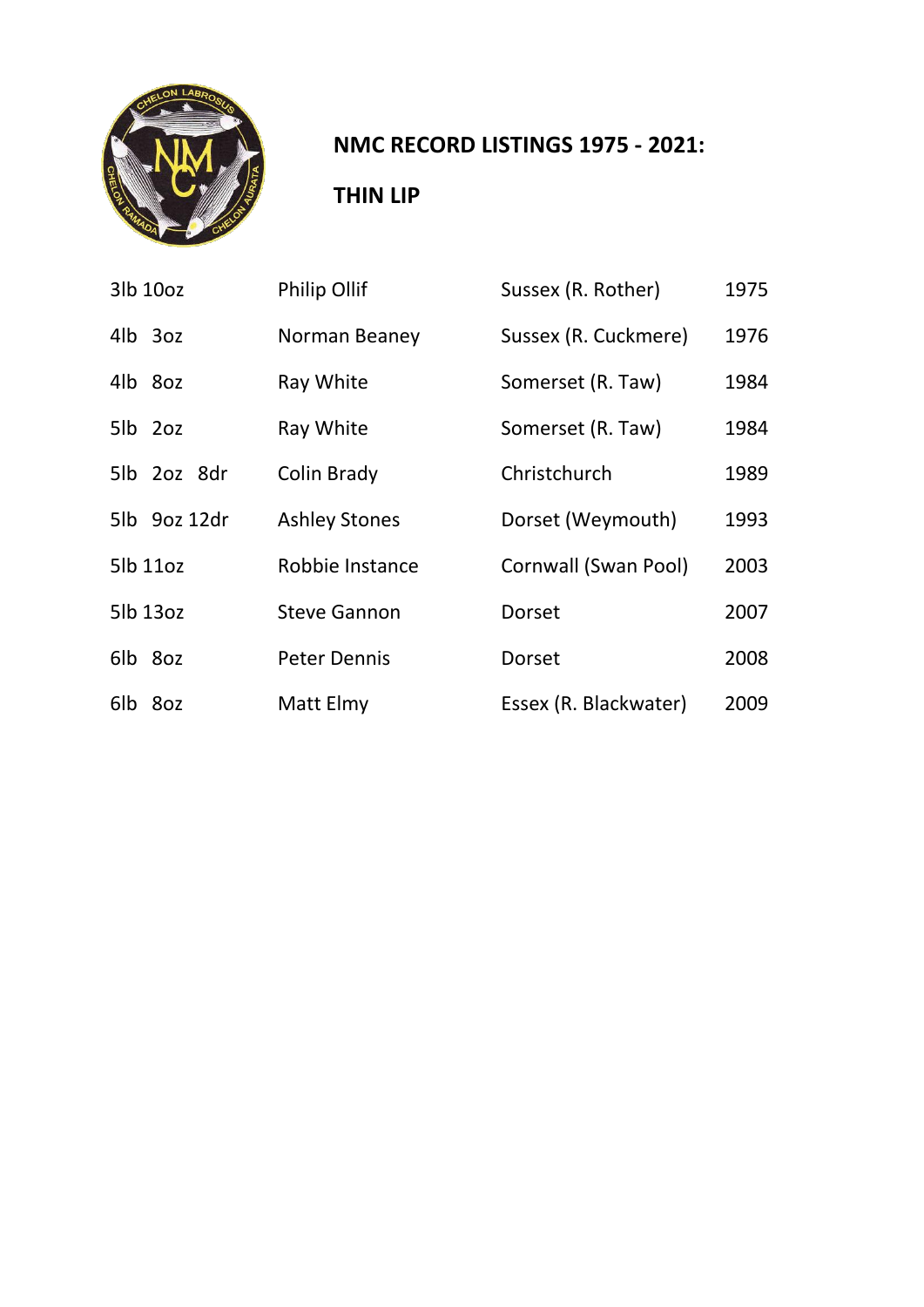

# **NMC RECORD LISTINGS 1975 - 2021: GOLDEN GREY**

| 1lb 15oz              | <b>Bill Mander</b>     | <b>Thames</b>      | 1975 |
|-----------------------|------------------------|--------------------|------|
| 1lb 15oz              | C. Rice                | Sussex (Worthing)  | 1976 |
| 1 <sub>l</sub> b 15oz | <b>Philip Ollif</b>    | Sussex (Lancing)   | 1977 |
| $2lb$ $1oz$           | Ray White              | Somerset (R. Taw)  | 1981 |
| 2lb 5oz               | Ray White              | Somerset (R. Taw)  | 1984 |
| 2lb 7oz 8dr           | <b>Trevor Passmore</b> | Sussex (Lancing)   | 1990 |
| 2lb 9oz 8dr           | <b>Arthur White</b>    | Sussex (Shoreham)  | 1992 |
| 3lb 0oz 4dr           | David Heward           | Christchurch       | 1994 |
| 3lb 8oz               | <b>Mark Bennett</b>    | Hampshire (Hamble) | 2014 |

#### **Notes:**

Paul Jones was awarded the Golden Grey Trophy for 1982 for a fish of 2lb 7 % oz from Leigh on Sea, Essex. This fish was later expunged as a Club record by an AGM vote owing to doubts as to its veracity.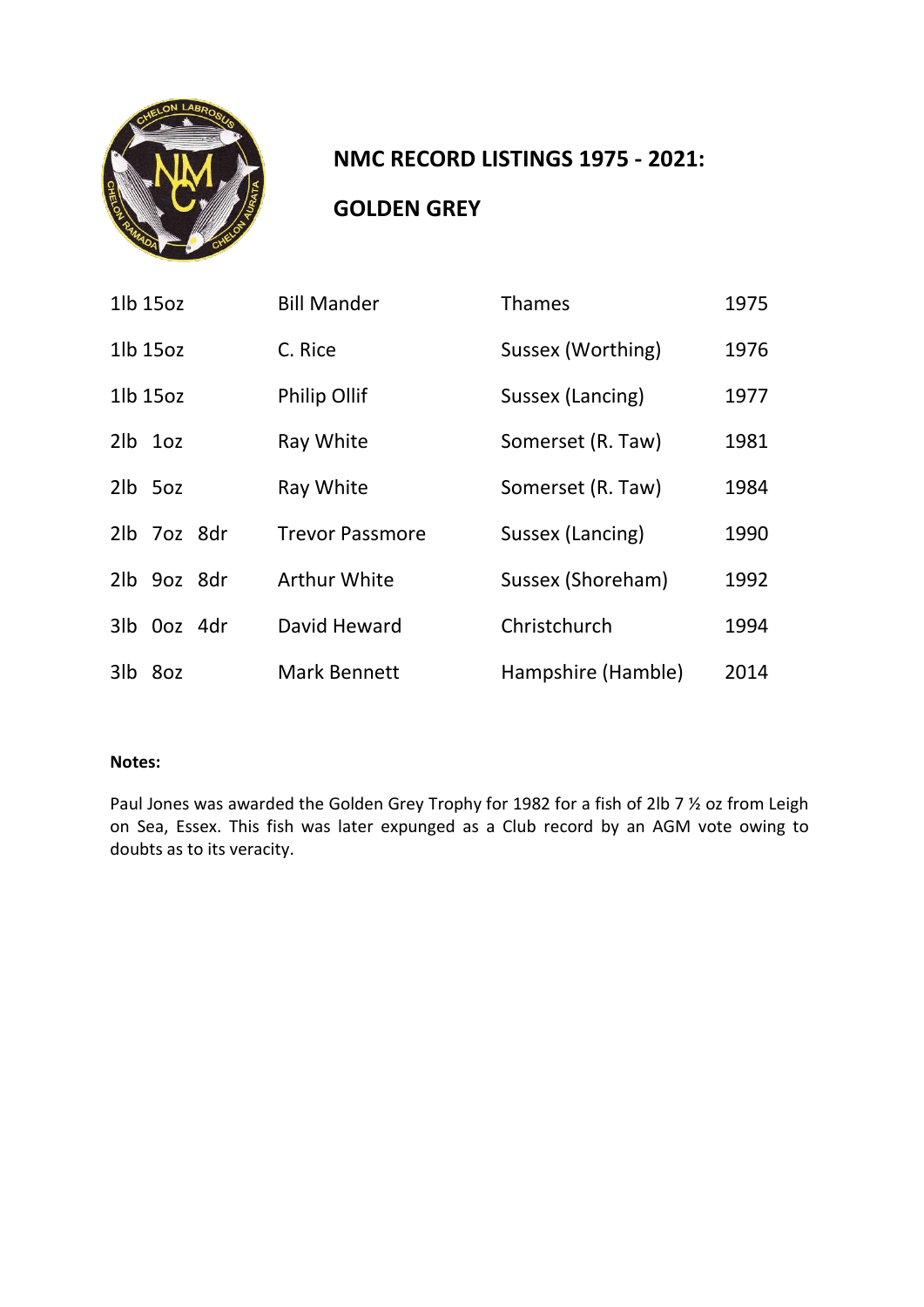

### **THE FIRST PUBLISHED NMC TOP TWENTY THICK LIP LIST**

# **at 31st October 1990**

| <b>Place</b>   | Weight  | Captor                | <b>Venue</b>        | Year |
|----------------|---------|-----------------------|---------------------|------|
| $\mathbf 1$    | 8:02    | <b>Steven Torode</b>  | Guernsey            | 1987 |
| $\overline{2}$ | 7:15    | David Rigden          | Alderney            | 1988 |
| 3              | 7:12    | <b>Alan Smith</b>     | Christchurch        | 1986 |
| 4              | 7:06:06 | <b>Brian Cauvain</b>  | Alderney            | 1983 |
| 5              | 7:06    | <b>David Matthews</b> | Christchurch        | 1990 |
| 6              | 7:05    | <b>Colin Brady</b>    | Christchurch        | 1990 |
| $\overline{7}$ | 7:03    | <b>Colin Brady</b>    | Christchurch        | 1990 |
| 8              | 7:00:06 | <b>Brian Cauvain</b>  | Alderney            | 1984 |
| 9              | 7:00:04 | <b>Brian Cauvain</b>  | Alderney            | 1985 |
| 10             | 7:00    | <b>Colin Russell</b>  | Isle of Man         | 1990 |
|                | 7:00    | <b>Nick Wood</b>      | Christchurch        | 1990 |
| 12             | 6:15:12 | George Person         | Newport, S.Wales    | 1990 |
| 13             | 6:15    | <b>Mick Buckley</b>   | Christchurch        | 1986 |
|                | 6:15    | <b>David Matthews</b> | Christchurch        | 1990 |
| 15             | 6:14:08 | <b>Colin Brady</b>    | Christchurch        | 1989 |
| 16             | 6:12    | <b>Albert Parr</b>    | Christchurch        | 1983 |
| 17             | 6:11    | David Rigden          | Christchurch        | 1990 |
| 18             | 6:09    | David Smith           | River Ayr, Scotland | 1990 |
|                | 6:09    | <b>Sue Gatesman</b>   | Lymington, Hants    | 1988 |
| 20             | 6:07:08 | <b>David Smith</b>    | River Ayr, Scotland | 1984 |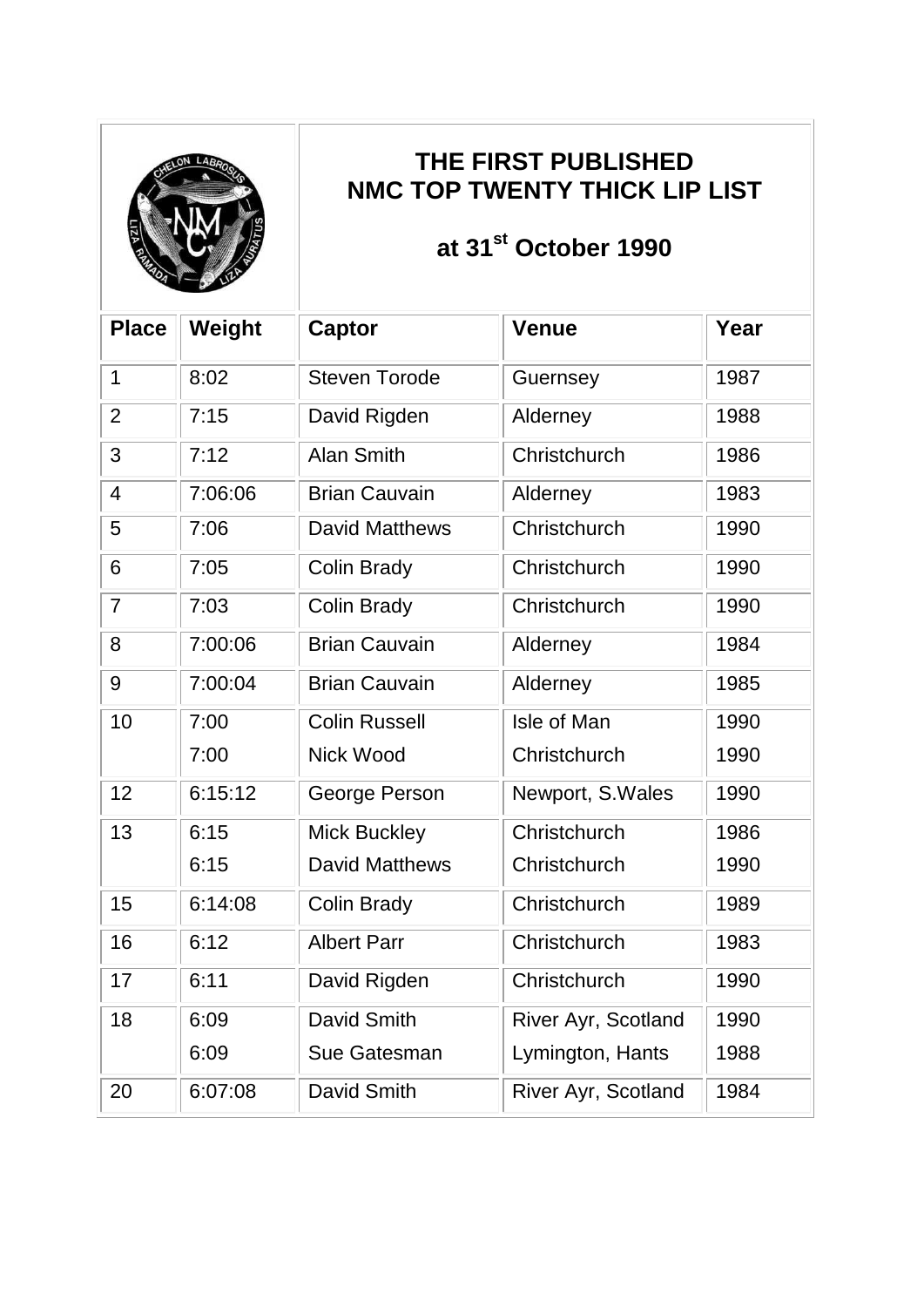| CHELON LABROSUS          |  |
|--------------------------|--|
|                          |  |
| CHRISTIAN ARME<br>RAMADA |  |
|                          |  |

# **NMC THICK LIP LEVIATHANS 8lb+**

## **at 31st December 2021**

#### **New entries in bold**

| <b>Place</b>   | Weight | <b>Captor</b>         | <b>Venue</b>    | Year |  |
|----------------|--------|-----------------------|-----------------|------|--|
| $\mathbf 1$    | 11:06  | <b>Kevin Stuckey</b>  | <b>Dorset</b>   | 2010 |  |
| $\overline{2}$ | 10:07  | <b>Simon Walton</b>   | Alderney        | 1993 |  |
| 3              | 10:02  | <b>Matt Baldwin</b>   | Kent            | 2007 |  |
| 4              | 10:01  | <b>Kevin Stuckey</b>  | <b>Dorset</b>   | 2009 |  |
| 5              | 9:07   | <b>Richard Knight</b> | <b>Essex</b>    | 2005 |  |
| 6              | 9:03   | <b>Steve Gannon</b>   | Christchurch    | 2004 |  |
|                | 9:03   | David Rigden          | Christchurch    | 2009 |  |
| 8              | 9:02   | <b>Kevin Stuckey</b>  | <b>Dorset</b>   | 2014 |  |
| 9              | 9:01   | <b>Andrew Boyd</b>    | Kent            | 2007 |  |
|                | 9:01   | Les Edwards           | <b>Dorset</b>   | 2008 |  |
| 11             | 9:00   | <b>Chris Reed</b>     | Alderney        | 1996 |  |
|                | 9:00   | Nick Murphy           | Hampshire       | 2011 |  |
| 13             | 8:14   | <b>Simon Walton</b>   | Alderney        | 1993 |  |
|                | 8:14   | David Rigden          | Christchurch    | 2007 |  |
|                | 8:14   | Mark Kennedy          | <b>Suffolk</b>  | 2011 |  |
| 16             | 8:12   | David Heward          | Christchurch    | 2009 |  |
|                | 8:12   | <b>Stuart Read</b>    | Christchurch    | 1996 |  |
| 18             | 8:11   | <b>Steve Gannon</b>   | Christchurch    | 2007 |  |
| 19             | 8:10   | <b>Gary Taylor</b>    | Christchurch    | 2002 |  |
|                | 8:10   | lan Pyne              | <b>Dorset</b>   | 2012 |  |
| 21             | 8:09   | David Heward          | Alderney        | 1994 |  |
|                | 8:09   | Glyn Joesbury         | <b>Wales</b>    | 2003 |  |
|                | 8:09   | <b>David Matthews</b> | Christchurch    | 2006 |  |
| 24             | 8:08   | John Alvey            | <b>NW Coast</b> | 2005 |  |
|                | 8:08   | <b>James Elton</b>    | Christchurch    | 2010 |  |
| Continued      |        |                       |                 |      |  |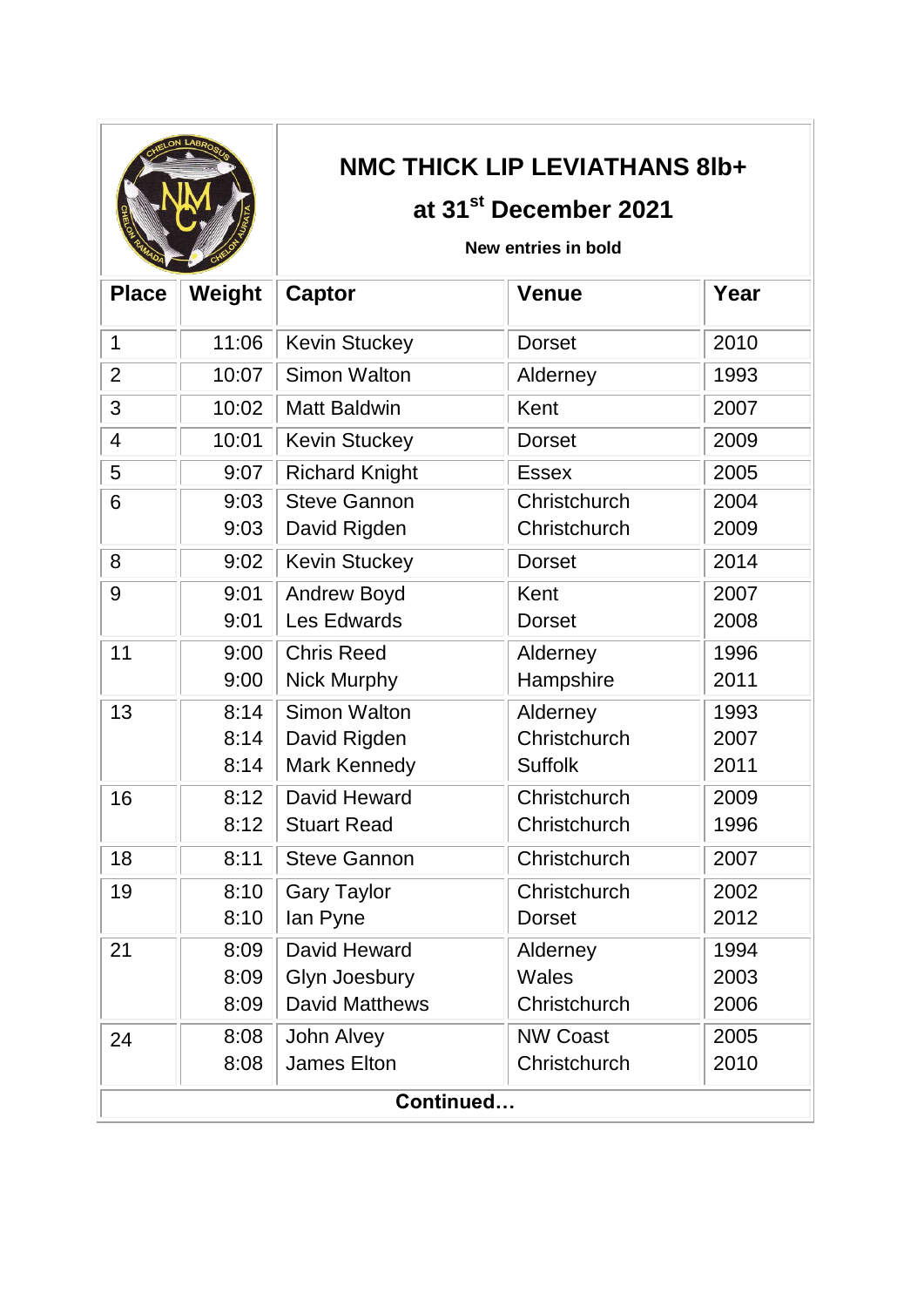| <b>Place</b> | Weight | <b>Captor</b>         | <b>Venue</b>        | Year |
|--------------|--------|-----------------------|---------------------|------|
| 26           | 8:06   | <b>Steve Dunford</b>  | Christchurch        | 1991 |
|              | 8:06   | <b>Nick Wood</b>      | Alderney            | 1994 |
|              | 8:06   | David Rigden          | Christchurch        | 2007 |
|              | 8:06   | David Rigden          | Christchurch        | 2007 |
|              | 8:06   | Nick Murphy           | <b>Dorset</b>       | 2011 |
| 31           | 8:05.5 | <b>Nigel Connor</b>   | <b>Christchurch</b> | 2021 |
| 32           | 8:05   | Pete Cardoza          | Christchurch        | 1992 |
|              | 8:05   | <b>Greg Turner</b>    | Christchurch        | 1993 |
|              | 8:05   | <b>Rob Ness</b>       | Kent                | 2001 |
|              | 8:05   | <b>Gary Scriven</b>   | Christchurch        | 2004 |
|              | 8:05   | <b>David Matthews</b> | Christchurch        | 2006 |
|              | 8:05   | <b>Bob Charman</b>    | Hampshire           | 2008 |
| 38           | 8:04   | <b>Rob Ness</b>       | Kent                | 2001 |
|              | 8:04   | <b>Rod Worrall</b>    | Alderney            | 2005 |
|              | 8:04   | <b>David Matthews</b> | Christchurch        | 2007 |
|              | 8:04   | <b>Nick Murphy</b>    | Hampshire           | 2011 |
|              | 8:04   | Nick Murphy           | Hampshire           | 2014 |
| 43           | 8:03   | David Rigden          | Christchurch        | 2008 |
|              | 8:03   | <b>Steve Smith</b>    | <b>Sussex</b>       | 2011 |
| 45           | 8:02   | <b>Steven Torode</b>  | Guernsey            | 1987 |
|              | 8:02   | <b>David Smith</b>    | Scotland            | 1997 |
|              | 8:02   | <b>Rob Ness</b>       | <b>Wales</b>        | 1999 |
|              | 8:02   | <b>Chris Barnard</b>  | Alderney            | 2004 |
|              | 8:02   | <b>Gary Scriven</b>   | Christchurch        | 2010 |
|              | 8:02   | <b>Nick Murphy</b>    | <b>Sussex</b>       | 2011 |
|              | 8:02   | <b>Ben Mullins</b>    | Spain               | 2012 |
|              | 8:02   | <b>Nick Murphy</b>    | Hampshire           | 2014 |
|              | 8:02   | Paul Howe             | Christchurch        | 2017 |
| 54           | 8:01   | <b>David Matthews</b> | <b>Wales</b>        | 2003 |
|              | 8:01   | <b>Ben Mullins</b>    | Alderney            | 2004 |
|              | 8:01   | Pete Dennis           | Wales               | 2004 |
|              | 8:01   | David Rigden          | Christchurch        | 2006 |
|              | 8:01   | <b>David Matthews</b> | Christchurch        | 2007 |
|              | 8:01   | Nick Murphy           | Hampshire           | 2011 |
|              | 8:01   | Nick Murphy           | Hampshire           | 2012 |
|              | 8:01   | <b>Brett Calver</b>   | <b>Suffolk</b>      | 2013 |
|              | 8:01   | <b>Nick Murphy</b>    | Christchurch        | 2014 |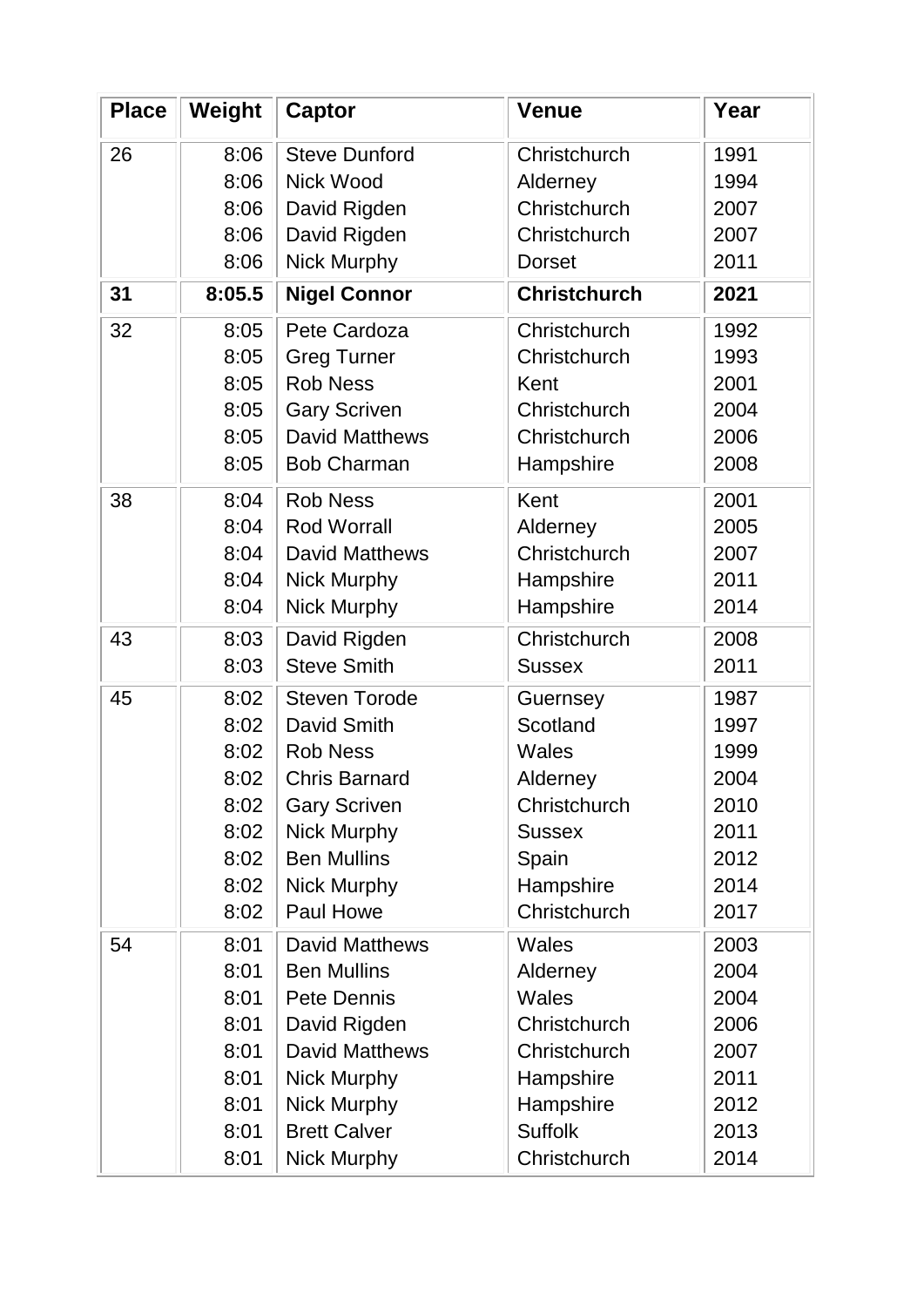| 63 | 8:00 | David Heward          | Christchurch | 1999 |
|----|------|-----------------------|--------------|------|
|    | 8:00 | <b>David Matthews</b> | Wales        | 2002 |
|    | 8:00 | <b>David Matthews</b> | Christchurch | 2005 |
|    | 8:00 | <b>Rod Worrall</b>    | Alderney     | 2007 |
|    | 8:00 | <b>Nick Murphy</b>    | Hampshire    | 2014 |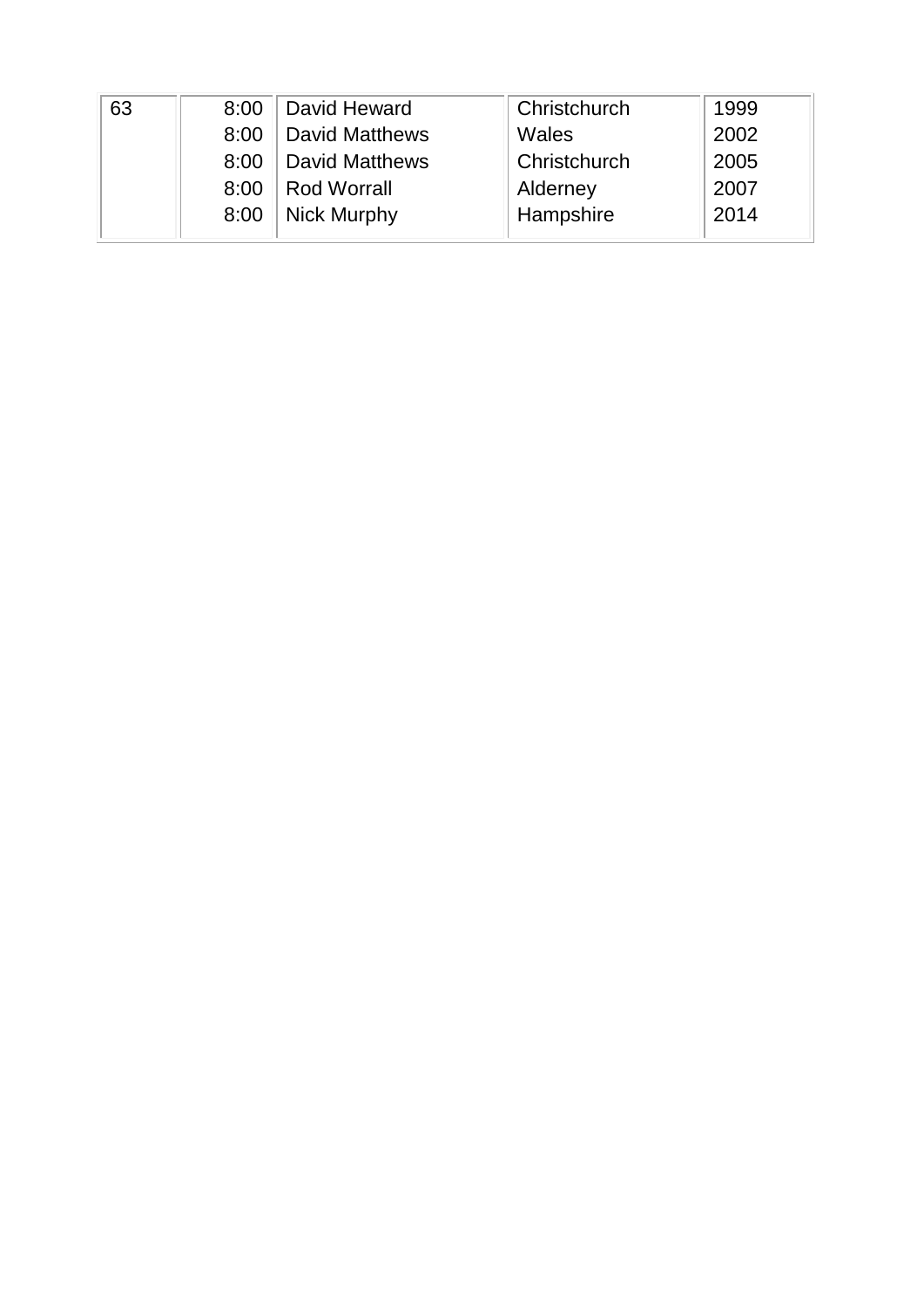|                |         |                       | NMC Thin Lips over 5lb 8oz<br>at 31 <sup>st</sup> December 2021<br>(no new entries in 2021) |      |
|----------------|---------|-----------------------|---------------------------------------------------------------------------------------------|------|
| <b>Place</b>   | Weight  | <b>Name</b>           | <b>Venue</b>                                                                                | Year |
| $\mathbf 1$    | 6:08    | Pete Dennis           | <b>Dorset</b>                                                                               | 2008 |
|                | 6:08    | Matt Elmy             | <b>Essex</b>                                                                                | 2009 |
| 3              | 6:05    | Matt Elmy             | <b>Essex</b>                                                                                | 2008 |
| $\overline{4}$ | 6:02    | Matt Elmy             | <b>Essex</b>                                                                                | 2008 |
|                | 6:02    | <b>Steve Gannon</b>   | Christchurch                                                                                | 2016 |
| 6              | 5:13    | <b>Steve Gannon</b>   | <b>Dorset</b>                                                                               | 2007 |
| $\overline{7}$ | 5:12    | Matt Elmy             | <b>Essex</b>                                                                                | 2011 |
| 8              | 5:11:12 | Robbie Instance       | Falmouth                                                                                    | 2003 |
| 9              | 5:10    | <b>Steve Gannon</b>   | <b>Bristol</b>                                                                              | 2014 |
| 10             | 5:09:12 | <b>Ashley Stones</b>  | Weymouth                                                                                    | 1993 |
| 11             | 5:09    | <b>Richard Knight</b> | <b>Essex</b>                                                                                | 2007 |
| 12             | 5:08    | Matt Elmy             | <b>Essex</b>                                                                                | 2008 |
|                | 5:08    | <b>Steve Smith</b>    | Christchurch                                                                                | 2011 |